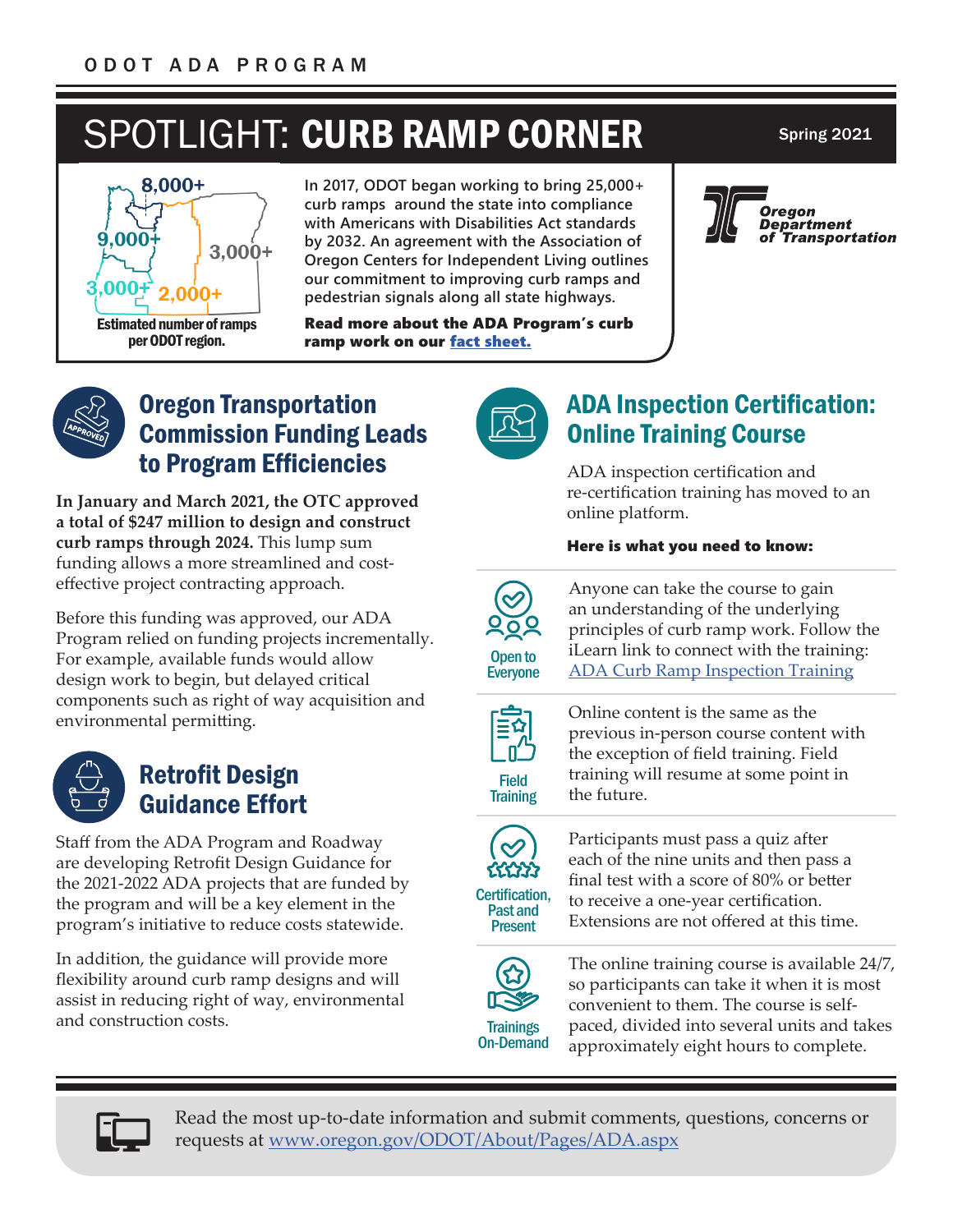

 $\bigcirc$ 

# ADA Projects in Your Community

As we approach the 2021 construction season, we have approximately 2,000 curb ramps scheduled for improvement statewide. This is in addition to other ADA projects across the state.

#### ADA projects are occurring in the following cities:





## Local Agencies Certification Program: New Training **Offered**

Currently, local agencies can get certified to deliver federally-funded transportation projects through our Certifications Program. Starting this month, the Certification User Group (CUG) Training Subcommittee will offer ADA design training for local agencies. Local agency Traffic and Roadway engineers are encouraged to participate.

ODOT reviewed each certified local public agency's documented ADA design standards, design exception process and construction inspection process to ensure that they satisfy requirements of the ODOT Certification Program.

#### See our program bulletins here:

- [Americans with Disabilities Act \(ADA\) Submittal](https://www.oregon.gov/odot/LocalGov/Documents/CertificationBulletin-101-27.pdf)  [Requirement Update for Certified LPAs](https://www.oregon.gov/odot/LocalGov/Documents/CertificationBulletin-101-27.pdf)
- [ADA Design Exceptions and Inspections](https://nam12.safelinks.protection.outlook.com/?url=https%3A%2F%2Fwww.oregon.gov%2Fodot%2FLocalGov%2FDocuments%2FCertificationBulletin-101-19.pdf&data=04%7C01%7CAlexander.Nelson%40hdrinc.com%7C770799ca41624a1cc9cd08d90429d499%7C3667e201cbdc48b39b425d2d3f16e2a9%7C0%7C1%7C637545399978472406%7CUnknown%7CTWFpbGZsb3d8eyJWIjoiMC4wLjAwMDAiLCJQIjoiV2luMzIiLCJBTiI6Ik1haWwiLCJXVCI6Mn0%3D%7C1000&sdata=KdXaNf6arLWVWSiYvSJQGfDOy%2Fb62pmzNj135%2Bd3PDs%3D&reserved=0)

# Local Agency Certification Program Q&A:

#### *Q: Are Certified Local Public Agencies required to improve curb ramps?*

A: Yes. When a certified LPA delivers a design and construction project through the Certification Program, they are required to include ADAtriggered curb ramps and pedestrian activated signals.

#### *Q: What is an ADA triggered ramp?*

A: It is a curb ramp identified as non-compliant in the 2017 updated curb ramp inventory or a curb ramp triggered by construction activities.

#### *Q: What design standards do certified LPAs follow?*

A: If work is on or along the state highway system, the agency is required to design to ODOT standards, follow the ODOT design exception process and submit completed ODOT curb ramp construction inspection forms. For projects that are not along the state highway system, the certified LPA follows its own ODOT/ FHWA approved ADA-compliant design, design exception and inspection processes.